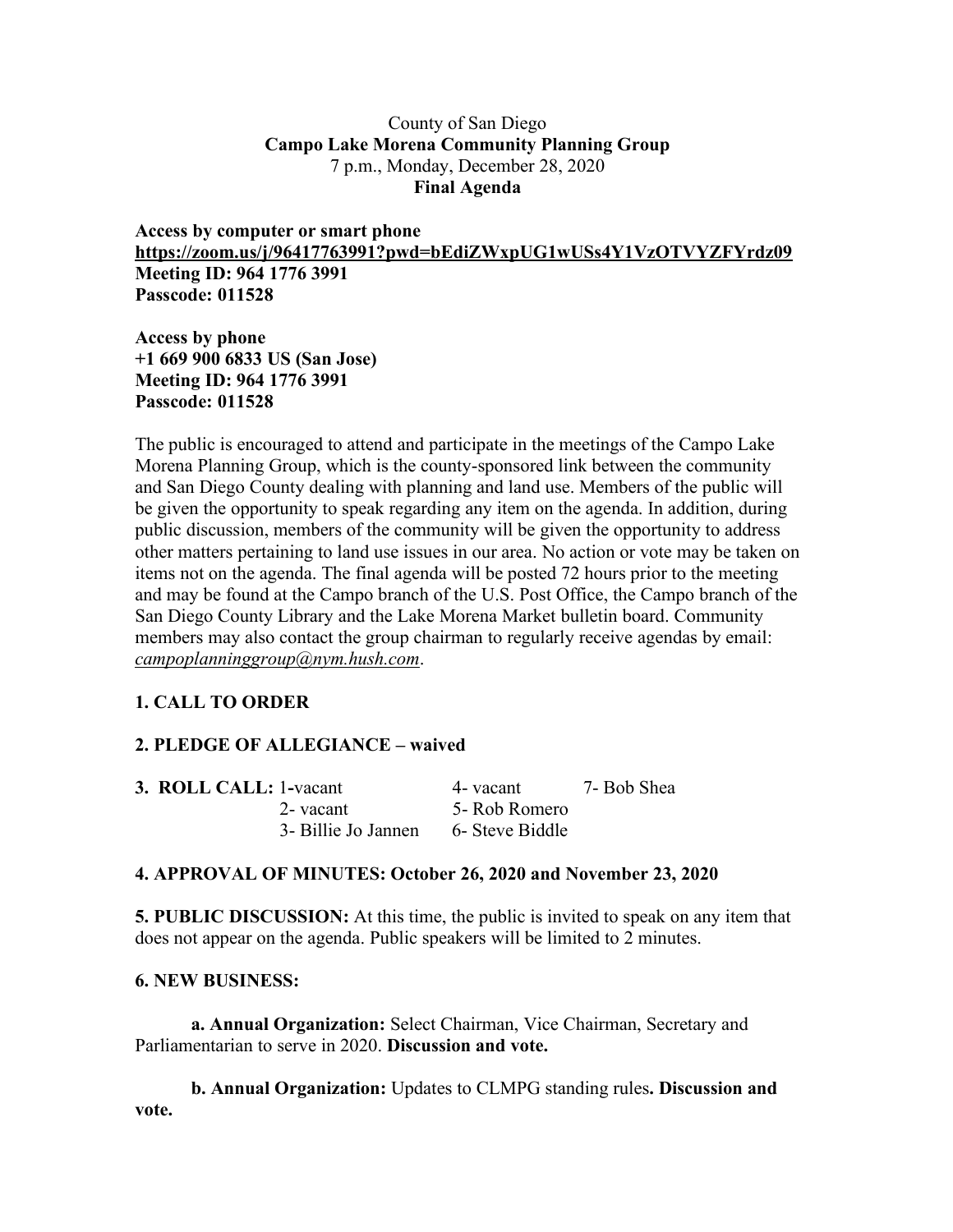### **7. OLD BUSINESS:**

**a. Letter in response to November's agenda item: renewable energy zoning and streamlining overlay on local communities.** The planning department is developing options to streamline the environmental review process for renewable energy projects, including preparation of a Programmatic Environmental Impact Report (EIR), to identify ideal locations for renewable energy projects, and develop a design review checklist exemption process. Project page here:

https://www.sandiegocounty.gov/content/sdc/pds/advance/renewableenergyoverlay.html **Discussion and vote.**

**c. Chairman's report, Billie Jo Jannen:** We need to start thinking about our training for 2021. The county has sent a schedule of three "in-person" sessions to be delivered via videoconference. There will be three in-person/virtual trainings this year (dates below). County staff is requesting RSVPs, per the instruction in the email I sent out.

- Saturday, January 9,  $2021 8:30$  am to 1:00 pm on Microsoft Teams, if we can meet in-person the location will be: North Inland Live Well Center, 649 West Mission Ave., Escondido, CA 92025
- Saturday, February 6, 2021 8:30 am to 1:00 pm on Microsoft Teams, if we can meet in-person the location will be: Lakeside Community Center, 9841 Vine St., Lakeside, CA 92040

## **8. CORRESPONDENCE AND ANNOUNCEMENTS**

**a. The Star Ranch vesting and landscape architecture maps** are available, both at meetings and by appointment with the CLMPG chairman. Staff has delayed release

of the EIR until it can figure out what type of greenhouse gas analysis large projects should include**.** The ranch was offered for sale in an announcement sent out in late November 2018. **The proposed plan is still in play and is part of the property offering,**

**but will be abandoned if purchased by conservation entities.**

**b. The Rural Community Assistance Corporation (RCAC) offers to come to a future meeting to discuss a planning study it has contracted to do under the State Water Resources Control Board's SAFER program.** They are preparing a preliminary engineering report (PER) to evaluate the feasibility of consolidating small water systems in the Cameron Corners Area. **Forwarded to group.**

**c. Invitation to participate in a community survey for 2020 Community Action Partnership.** The survey is at:

https://www.surveymonkey.com/r/SanDiegoNeedsAssessment2020. **Forwarded to group.**